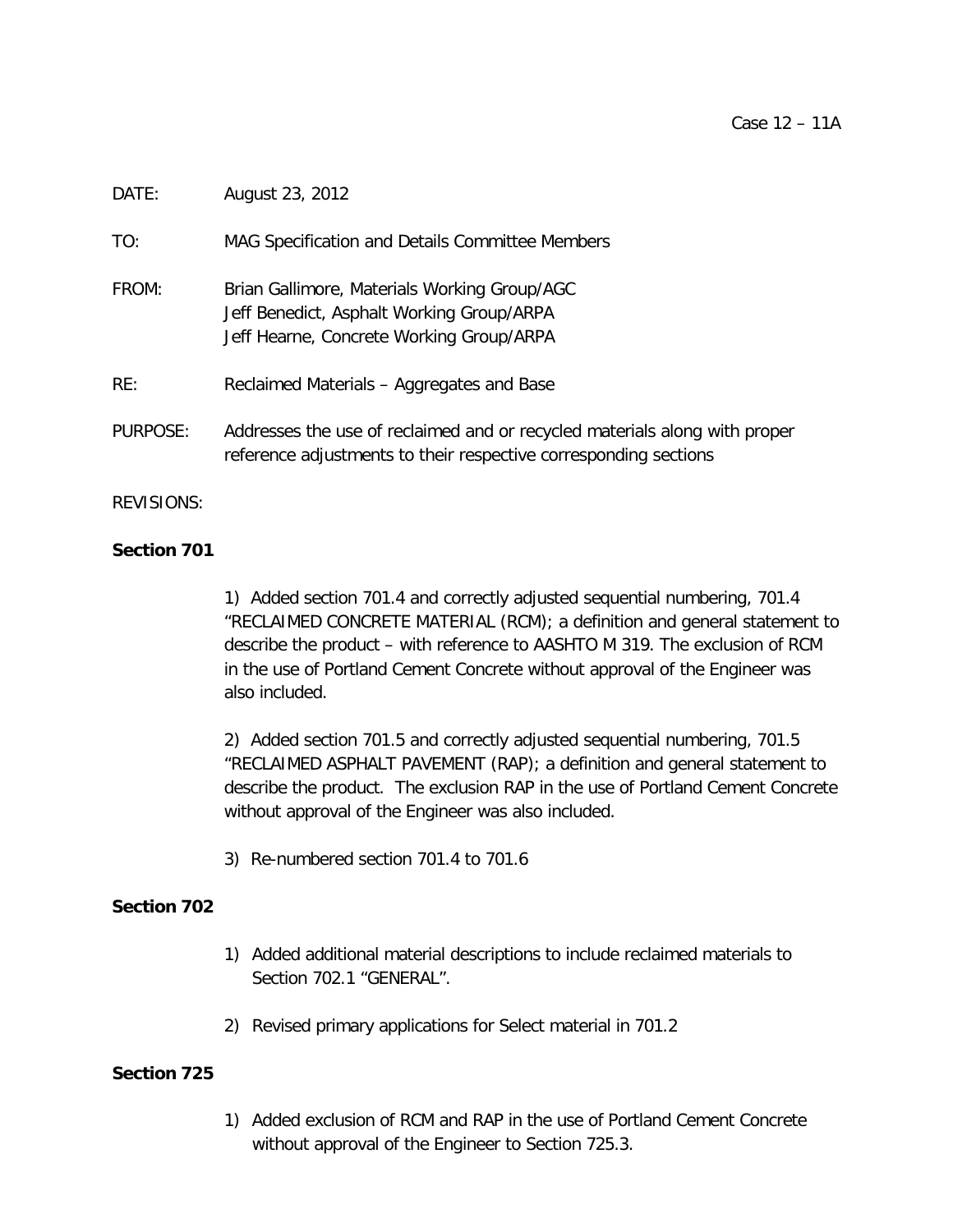# **Section 310**

1) In Section 310.3 "COMPACTION" - add the note to AASHTO T-99 regarding the proper use of method "C" or "D" as required based upon the gradation of the material.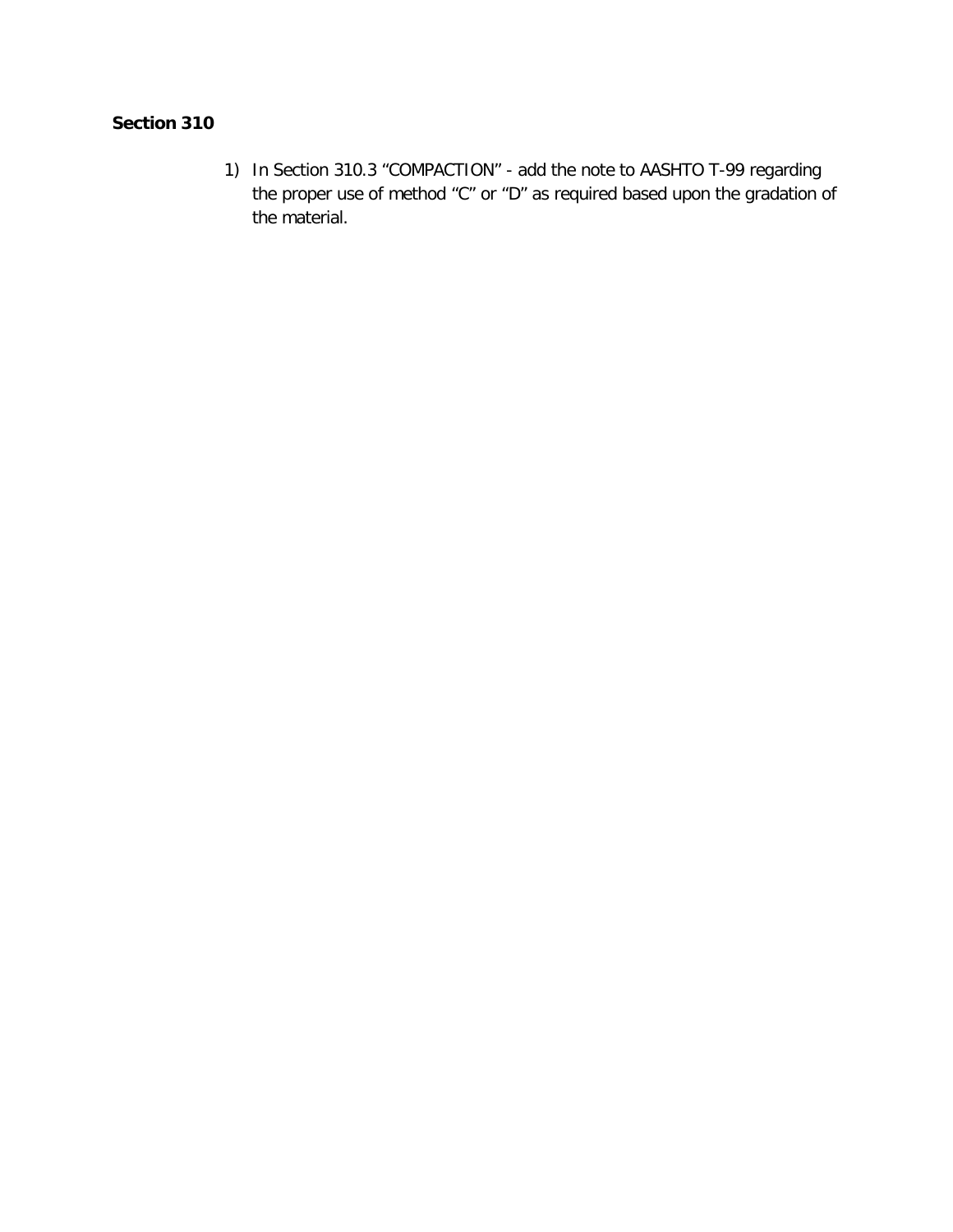#### **SECTION 701 – REVISED AND APPROVED - 9-5-12**

## **AGGREGATE**

#### **701.1 GENERAL:**

Coarse and fine aggregates are defined in accordance with ASTM D-2487. Material property requirements for specific uses are provided in applicable MAG sections.

Apparent specific gravity shall be at least 2.50, when tested in accordance with ASTM C-127.

## **701.2 COARSE AGGREGATE:**

Rock and gravel shall be clean, hard, sound, durable, uniform in quality, and free of any detrimental quantity of soft, friable, thin elongated, or laminated pieces, disintegrated material, organic matter, oil, alkali, or other deleterious substance. Aggregate sources shall include, but not be limited to alluvial deposits, terrace aggregates, quarry stone, or other suitable sources including recycled products that meet all material test requirements as approved by the Engineer. Aggregate classification shall be made by size as noted herein.

Apparent specific gravity shall be at least 2.50, when tested in accordance with ASTM C-127.

**701.2.1 Boulders**: Particles of rock that will not pass a 12-inch square opening.

**701.2.2 Cobbles**: Particles of rock that will pass a 12-inch square opening, but are retained on a 3-inch square opening.

**701.2.3 Coarse Gravel**: Particles of rock that will pass a 3-inch U.S. standard sieve, but are retained on a 3/4-inch U.S. standard sieve.

**701.2.4 Fine Gravel**: Particles of rock that will pass a 3/4-inch U.S. standard sieve, but are retained on a No. 4 U.S. standard sieve

# **701.3 FINE AGGREGATE (SAND):**

Fine aggregate (sand) shall be fine granular material produced by the crushing of rock or gravel or naturally produced by disintegration of rock and shall be sufficiently free of organic material, mica, loam, clay, and other deleterious substances to be thoroughly suitable for the purpose for which it is intended. Fine aggregates particles shall pass a No. 4 U.S. standard sieve, but are retained on a No. 200 U.S. standard sieve.

# **701.4 RECLAIMED CONCRETE MATERIAL (RCM)**

Reclaimed concrete material (RCM) is defined as an aggregate material that is derived from the crushing, processing and classification of Portland cement concrete construction materials recovered, salvaged, or recycled from roadways, sidewalks, buildings, bridges, and other sources.

In accordance with Section 7 of AASHTO M319, RCM shall not contain more than five percent by mass of brick or concrete block and shall be substantially free of wood, metal, plaster, and gypsum board, RCM shall be free of all materials that fall under the category of solid waste or hazardous materials as defined by the state or local jurisdiction. With the approval of the Engineer, these respective quantities may be adjusted if the performance of the RCM is not adversely impacted. RCM may be used alone or uniformly blended with other approved aggregate materials to obtain the applicable performance criteria. RCM shall not be used in Portland Cement Concrete without the prior approval of the Engineer.

**701.5 RECLAIMED ASPHALT PAVEMENT (RAP):**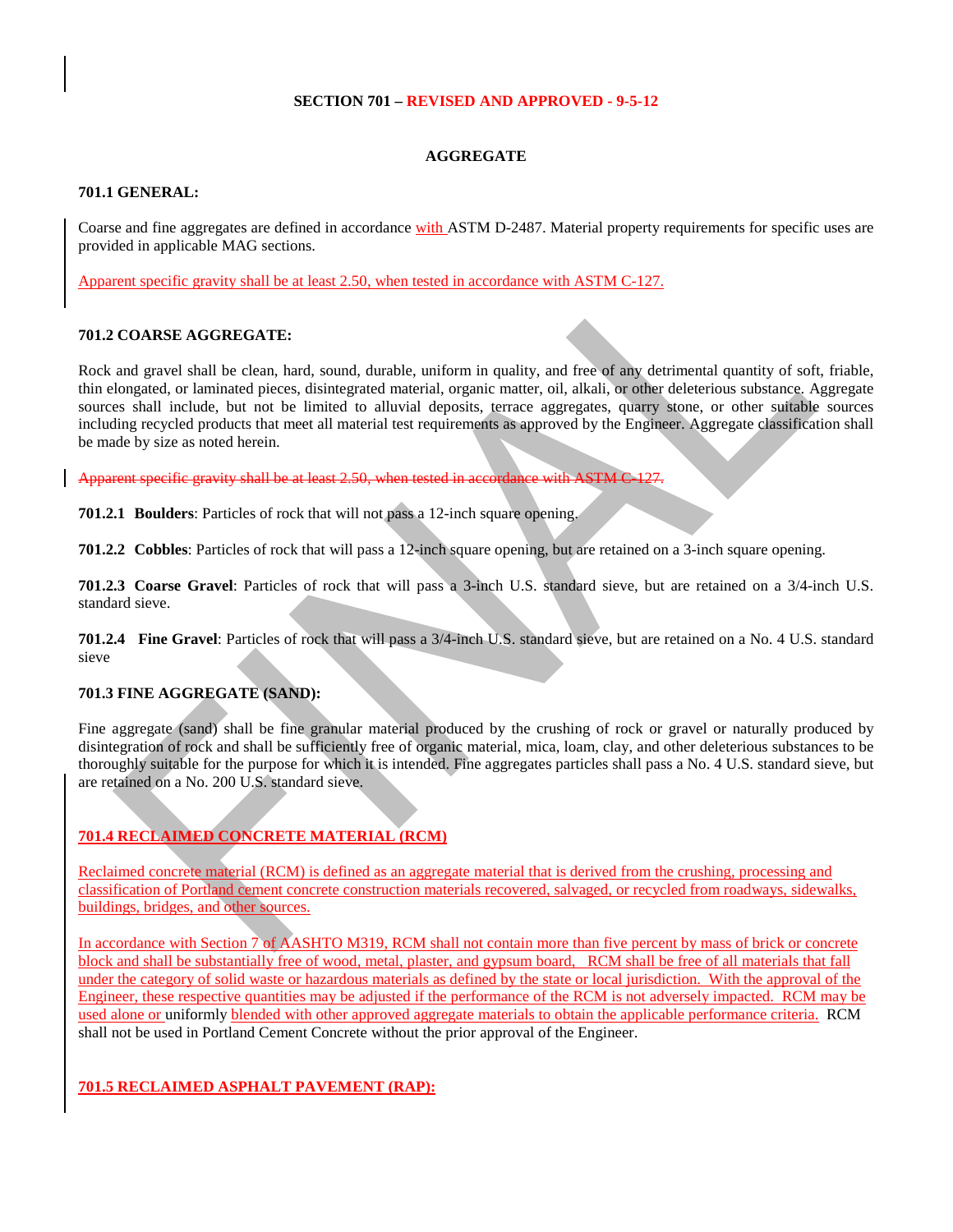## **SECTION 701 – REVISED AND APPROVED - 9-5-12**

Reclaimed asphalt pavement (RAP) is defined as all recovered, salvaged or recycled asphalt road waste, large particles or milled material that has been size-reduced, crushed and or screened appropriately, making it reusable. This material shall be of a consistent and relatively clean manner as to not adversely affect the final material usage. RAP may be used alone or uniformly blended with other approved aggregate materials to obtain the applicable performance criteria. RAP shall not be used in Portland Cement Concrete without the prior approval of the Engineer.

## **701.4 6 SAMPLING:**

Sampling of aggregates shall be performed in accordance with ASTM D-75.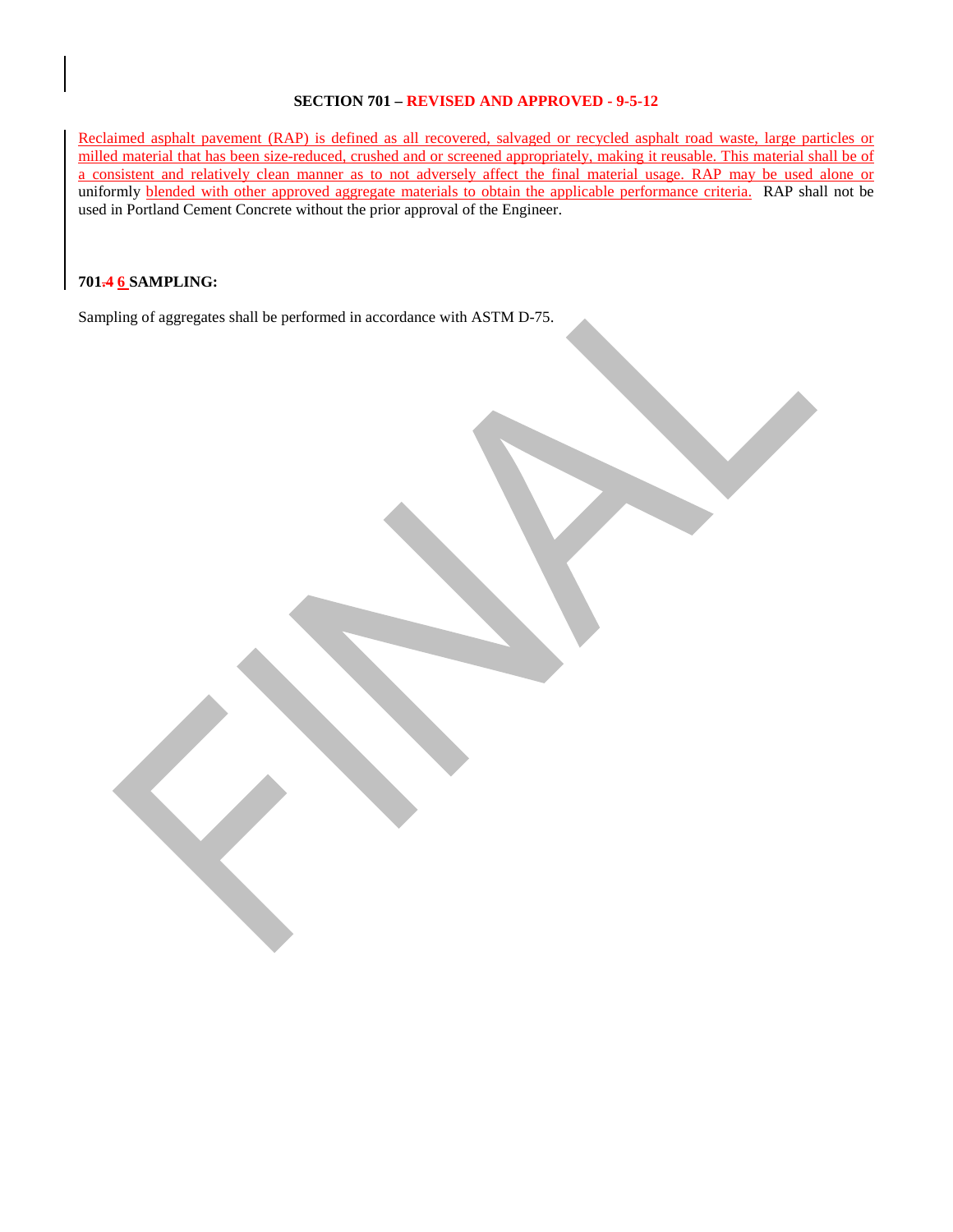#### **SECTION 702 – REVISED AND APPROVED - 9-05-12**

#### **BASE MATERIALS**

#### **702.1 GENERAL:**

Base materials shall be as defined in Section 701, consisting of appropriately sized coarse and fine aggregates, Reclaimed Concrete Material (RCM) or Reclaimed Asphalt Pavement (RAP), other inert materials, and/or aggregates that have been treated for plasticity index mitigation, as approved by the Engineer. These materials, whether virgin or reclaimed or a uniform blend of both, shall conform to the end result quality requirements of this section.

When base material without further qualification is specified, the Contractor shall supply materials that meet the gradation and other quality requirements for Aggregate Base Course as defined in Table 702-1. When a particular classification of base material is specified, the Contractor may substitute materials meeting the gradation and other quality requirements for Aggregate Base Course for Select material, when approved by the Engineer.

The Contractor shall provide the Engineer, laboratory testing documentation on the source of the base material showing compliance to Table 702-1 in writing, material information and the source location at least 10 business days prior to placement except where the base materials are being obtained from a currently approved source from a list maintained by the appropriate Agency or use of the material unless the material is currently accepted for use, as determined by the Engineer. Included in the documentation shall be the percentage of RCM or RAP, if applicable.

RCM meeting the requirements of Section 701.4 can be utilized in base material at a maximum quantity of 50% and may be used in roadway applications or where otherwise specified by Project plans or special provisions.

RAP meeting the requirements of Section 701.5 can be utilized in base material up to 100% and may be used in roadway applications or where otherwise specified by Project plans or special provisions.

702.1.1 Aggregate Base Course shall be used is primarily used in roadway applications or where otherwise specified by project plans or special provisions.

702.1.2 Select Material isshall be primarily used, but not limited to applicable structure and pipe backfill installations, shoulders, turnouts, driveways, and tapers as a sub base in roadways, fill and embankment applications or where otherwise specified by project special provisions.

# **702.2 PHYSICAL PROPERTIES:**

702.2.1 Base material shall meet the physical properties listed in Table 702-1.

| Table 702-1                                                                    |                                                  |           |                              |  |  |
|--------------------------------------------------------------------------------|--------------------------------------------------|-----------|------------------------------|--|--|
| Sieve Analysis                                                                 |                                                  |           |                              |  |  |
| Test Methods AASHTO T-27, T-11                                                 |                                                  |           |                              |  |  |
| <b>Sieve Size</b>                                                              | Accumulative Percentage Passing Sieve, by Weight |           |                              |  |  |
|                                                                                | <b>Select Material</b>                           |           | <b>Aggregate Base Course</b> |  |  |
|                                                                                | Type A                                           | Type B    |                              |  |  |
| $3$ in.                                                                        | 100                                              |           | - -                          |  |  |
| $1 - 1/2$ in.                                                                  |                                                  | 100       | 100                          |  |  |
| $1$ in.                                                                        |                                                  |           | $90 - 100$                   |  |  |
| No. 4                                                                          | $30 - 75$                                        | $30 - 70$ | $38 - 65$                    |  |  |
| No. 8                                                                          | $20 - 60$                                        | $20 - 60$ | $25 - 60$                    |  |  |
| No. 30                                                                         | $10 - 40$                                        | $10 - 40$ | $10 - 40$                    |  |  |
| No. 200                                                                        | $0 - 12$                                         | $0 - 12$  | $3 - 12$                     |  |  |
| Plasticity Index                                                               |                                                  |           |                              |  |  |
| Test Methods AASHTO T-89 Method A, T-90, T146 Method A                         |                                                  |           |                              |  |  |
| Maximum allowable value                                                        | 5.                                               | 5         | 5                            |  |  |
| Fractured Face, One Face                                                       |                                                  |           |                              |  |  |
| Test Method ARIZ 212, Percent by Weight of the Material Retained on a #4 Sieve |                                                  |           |                              |  |  |
| Minimum required value                                                         | 50                                               | 50        | 50                           |  |  |
| Resistance to Degradation and Abrasion by the Los Angeles Abrasion Machine     |                                                  |           |                              |  |  |
| Test Method AASHTO T-96, Percent Loss by Weight                                |                                                  |           |                              |  |  |
| Maximum allowable value                                                        | 10                                               | 10        | 10                           |  |  |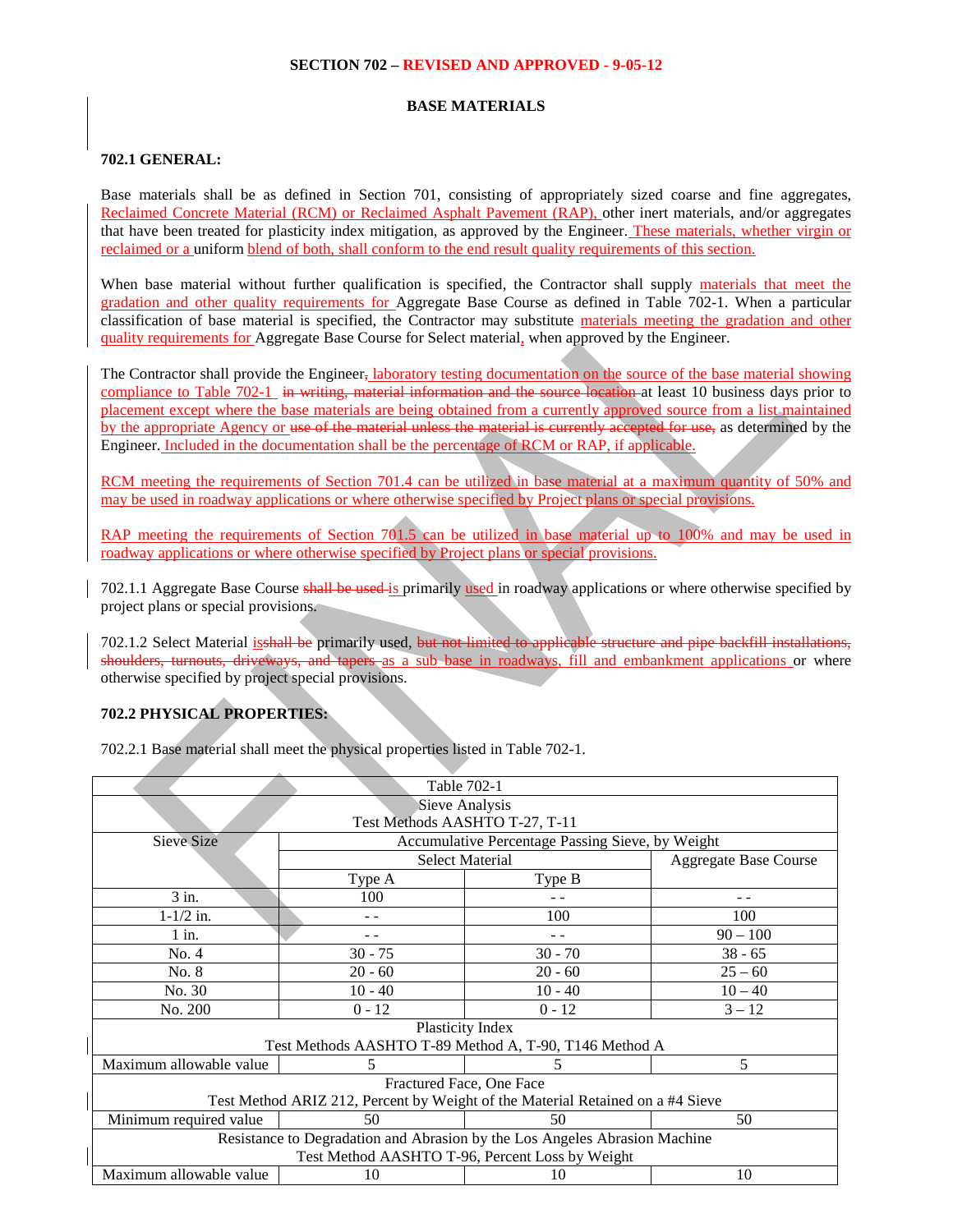## **SECTION 702 – REVISED AND APPROVED - 9-05-12**

| at 100 revolutions      |    |    |    |
|-------------------------|----|----|----|
| Maximum allowable value | 40 | 40 | 40 |
| at 500 revolutions      |    |    |    |

**702.2.2:** When tested for acceptance, Base material that does not meet Table 702-1 properties for gradation or PI may be approved at the Engineer's discretion if the R-Value is at least 70, when determined by test method AASHTO T-190 (see Table 310-1).

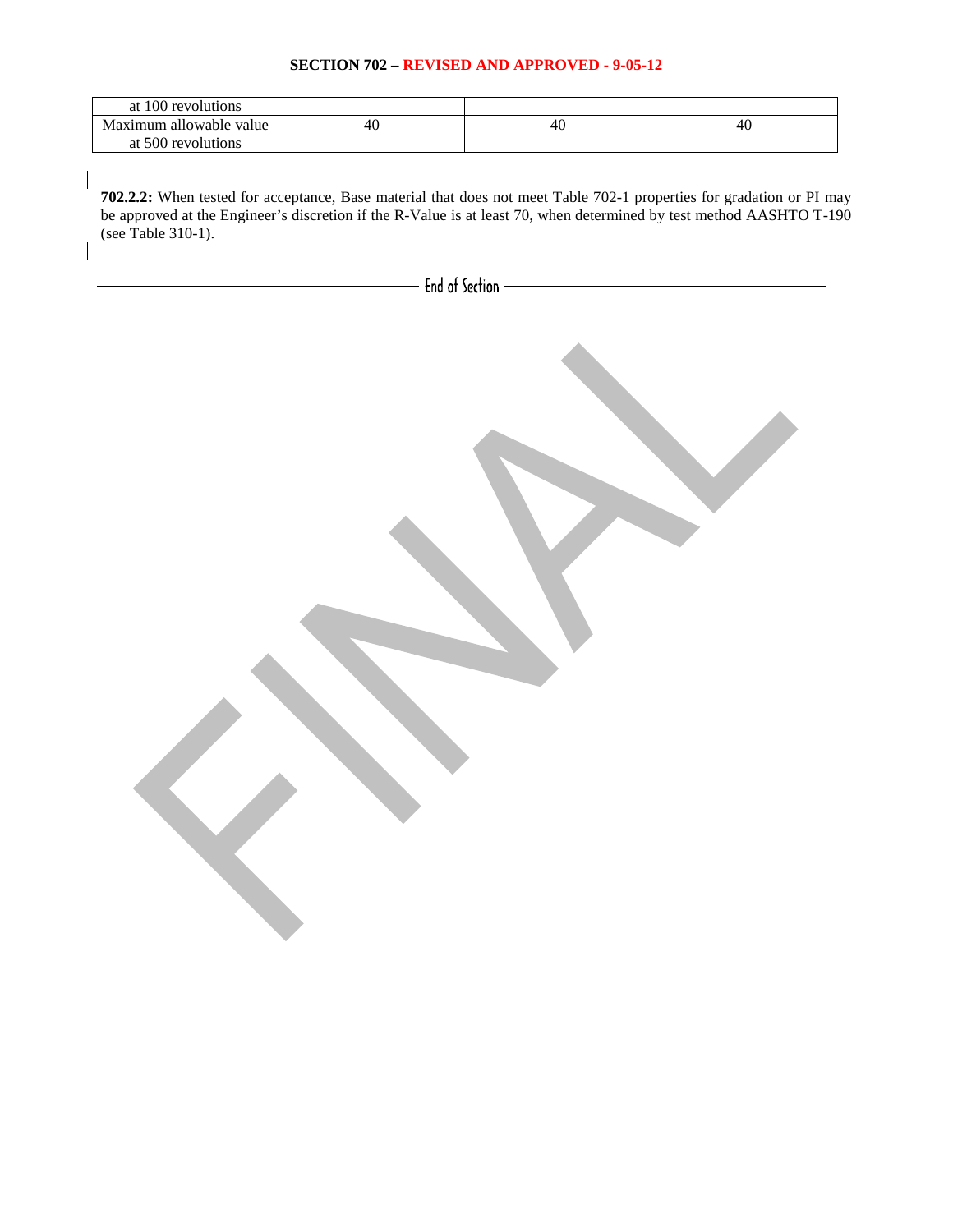## **SECTION 725 – AS APPROVED – 9-5-12**

#### **PORTLAND CEMENT CONCRETE**

#### **725.3 AGGREGATES:**

Coarse and fine aggregate shall conform to the applicable requirements of ASTM C33. Coarse aggregate grading requirements shall conform to the appropriate rock size designation in the Grading Requirements for Coarse Aggregate, Table 2. Fine aggregate grading requirements shall conform to the Fine Aggregate Grading section.

The average value of 3 successive sand equivalent samples shall not be less than 70 when tested in accordance with ASTM D2419. No individual sample shall have a sand equivalent less than 65. The loss by abrasion in the Los Angeles Abrasion Machine, determined as prescribed in ASTM C131, shall not exceed 10 percent, by weight, after 100 revolutions nor 40 percent after 500 revolutions.

Prior to the delivery of the aggregates and whenever required during concrete production, the Contractor shall make stockpiles available to the Engineer for testing. All required samples shall be furnished at the expense of the Contractor, and the cost of sampling and testing shall be at the expense of the Contracting Agency.

Reclaimed Concrete Materials (RCM) and Reclaimed Asphalt Pavement (RAP) as defined in Section 701 shall not be used in Portland Cement Concrete without the prior approval of the Engineer.